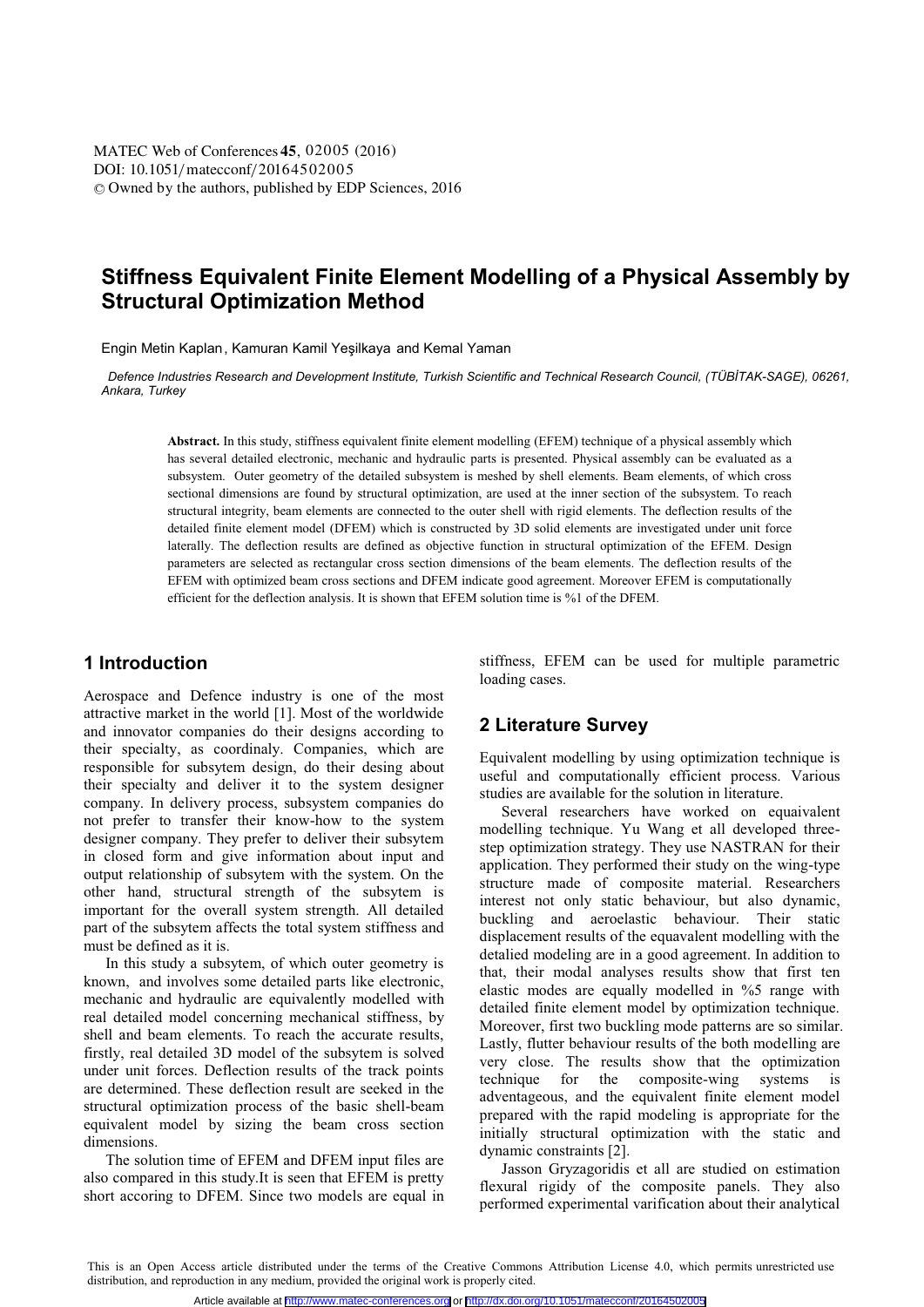approach. Analytical approach is simply based on the euler-bernouli beam theory. They used cantilever beam in calculations. Their experimental results show that, analytical approach predicts the behaviour of the sandwich composite panel[3].

A. Moroncini et all built simple finite element model which is equivalent to the detailed model by using beam and shell elements only. They used NASTRAN both finite element analyses and structural optimization. Beam cross-section parameters are defined as design region in their analyses. The researchers emphasize that this technique is useful for initially design process, for predicting best alternative solution on vibration and acoustic behavior of the structure [4].

Fenghe Wu et all worked on optimization of the ram, which is like beam structure by using equivalent elastic modulus method. They used this method to super-heavyduty CNC floor-type milling and boring machine. Instead of defining the complex constrains and contact parameters of the detailed finite element model, simple optimized model is used. In optimization technique, objective function is minimum volume under static loading. Furthermore, displacement and stress values are defined as constraints. Accoring to the results, basic method of the equivalent elastic modulus can effectively control the scale of optimization calculation and provide optimization going on without problem [5].

David J. Malcolm et all studied on blades modelled by equivalent beam elements for aeroelastic analysis. They use ANSYS for finite element modelling and MATLAB for equivalent model calculations. Since, their concern is dynamic equivalent modelling of the blades, their model must be also mass equivalent. Location of the elastic axes, orientation of principle axes and coupling between terms of the equivalent model should reflect 3D detailed blade parts. In conclusion, their equivalent beam modelling method demonstrates significant impression for easily involving all properties into beam elements for dynamic simulations [6].

T. R. Baumann studied on formulation of equivalent stiffness by experimental method. Researcher builds the stiffness matrices in form of two by two. He used beam elements in equivalent system and concentrated on shear and bending stiffness values. Author claims that, the equivalent model can be used in dynamic analysis. Researcher also points out that some singularity issues can occur in the model and it must be controlled. Results are acceptable for arbitrary length beams [7].

J. Sun et all worked on determination of elastic properties and lateral stiffness of multi-ribbed walls that is use in load-resistant elements in recent years. They used Mori-Tanaka method to derive analytical expression on equivalence elastic property determination. Furthermore, they verified their approach by both experimentally and numerically. They did static tests on six wall specimens, and performed finite element analysis of detailed model [8].

## **3 Theory**

NASTRAN is used for the finite element analysis. The governing equation of the linear static finite element analysis is given below.

$$
[K]\{u\} = \{P\} \tag{1}
$$

Here K represents system stiffness matrix. P is load vector and u is displacement of the nodes. Displacements are unknown in the Equation 1. Displacements is obtained by inverting the stiffness matrix and multiplying it by the force value [9] .

GENESIS is used for the structural optimization. Basically, numerical optimizations solve the problem: Seek the set of the variable  $OF_i$ , i=1, N included in the vector OF that minimizes F(OF). Subjected to;

$$
g_j(OF) \le 0 \t j = 1, M \t(2)
$$

 $h_r(OF) = 0 \t r = 1, S$  (3)

$$
OF_i^L \le OF_i \le OF_i^U \quad i=1, N \tag{4}
$$

Here OF is the objective function. It is calculated by design variables.  $g_i$  and  $h_r$  are inequality and equality constraints, respectively.  $OF_i^L$  and  $OF_i^U$  are the lower and upper region bounds of the design variable.

In sizing optimizations, element cross sectional parameters (height, width, etc.), section parameters (area, area moment of inertia, etc.), structural parameters (length, span, etc.), and responses (strains, stresses, eigenvalues) can be studied. The cross sectional parameters, section parameters, and node locations construct the optimization model. The designer interests design variables that, generally, have some sort of nonlinear relationship with the definition of the analysis model, and constraints on the produced by the analysis model. The sum of design variables, constraints, and the objective function construct the design model. The fundamental design capabilities are used to communicate the analysis model to a basic design model [10].

## **4 Calculations**

Syhentesis steps of the methodology is given Figure 1 below.

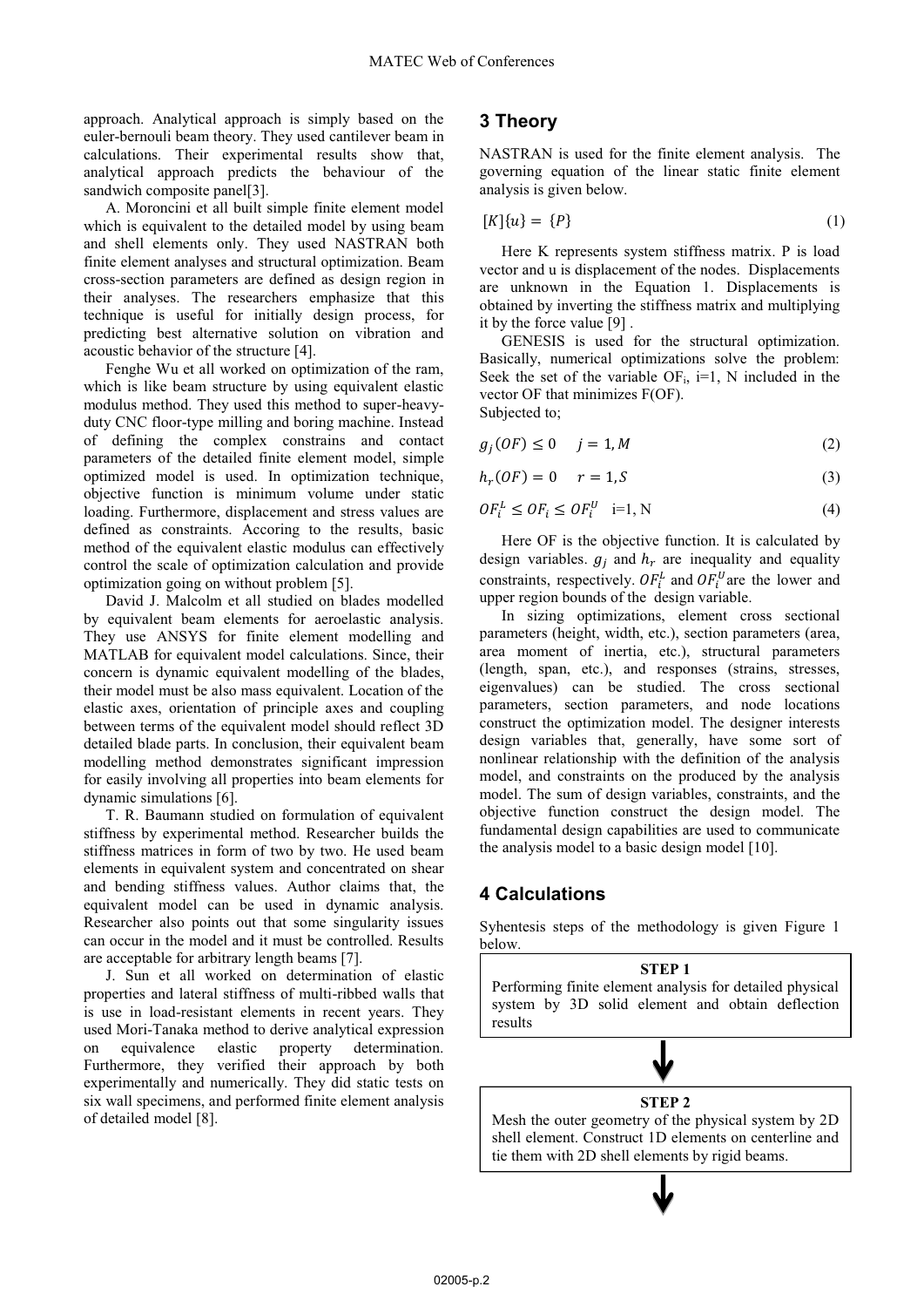Start structural optimization by same B.C with step 1. Select beam cross section properties as design region. Define deflection results of Step 1 as objective function.

#### **Figure 1.** Syhentesis steps of the methodology

The physical model can be evaluated as fixed-free beam problem. The degree of freedom of the root of the kit is constraint in all directions. The unit force is applied to the kit at the free end in both y and z direction. The schematic view is given in Figure 2 below.



**Figure 2.** Boundary Conditions of the system

The number of entities of the detailed finite element analysis is given Table 1. The schematic view of the detailed finite element model is given in Figure 2.

**Table 1.** Number of entities of detailed finite element model



**Figure 3.** Schematic view of the detailed finite element model

Subsystems are modelled as dimensionless points elements which has same mass and inertial properties with real systems. The connection of the subsytem to the physical model is provided by rigid elements.

The number of entities of the stiffness equivalent finite element analysis is given Table 2. The schematic view of the detalied finite element model is given in Figure 4.

Table 2. Number of entities of stiffness equivalent finite element model

|            | # of $\mathbf{Elm's}$ |       |            |
|------------|-----------------------|-------|------------|
| # of Nodes | 1 D                   | 2D.   | # of MPC's |
| 23064      | າດ<                   | 22860 |            |



**Figure 4.** Schematic view of the stiffness equivalent finite element model

Material properties used in the analyses are defined in Table 3.

| <b>Table 3.</b> Material properties of the structures used in the |  |
|-------------------------------------------------------------------|--|
| analyses                                                          |  |

| Material                   | <b>Elastic</b><br>Modulus<br>(GPa) | Poisson<br><b>Ratios</b> | Density $(kg/m^3)$ |
|----------------------------|------------------------------------|--------------------------|--------------------|
| Structural<br><b>Steel</b> | 200                                | 0.3                      | 7800               |

In structural optimization, The design region is selected as closed rectangular cross section parameters of beam elements as shown in Figure 5.

w



**Figure 5.** Design region of the beam used in structural optimization

The physical model is divided into 8 parts to catch the deflection pattern of the 3D detailed finite element analysis results. Here 9 different beam cross section parameters are optimized. Since two parameters as w and h are exist in a part, totally eigthteen design parameters are studied.

The design region bounds of the beam regions are given in Table 4.

**Table 4.** Optimization parameters of the beams

| <b>Parts</b> | Initial<br>Value | Lower<br>Bound       | <b>Upper</b><br><b>Bound</b> |
|--------------|------------------|----------------------|------------------------------|
| Beams        | $(A_w),$         | $(\%10A_w),$         | $(\frac{9}{6}1000A_w)$ ,     |
| (w.h)        |                  | [%10A <sub>h</sub> ] | [%1000A <sub>h</sub> ]       |

### **5 Results**

There are four track points in the both 3d detailed finite element analysis and basic 1d-2d equivalent finite element analysis. These points are given in Figure 6.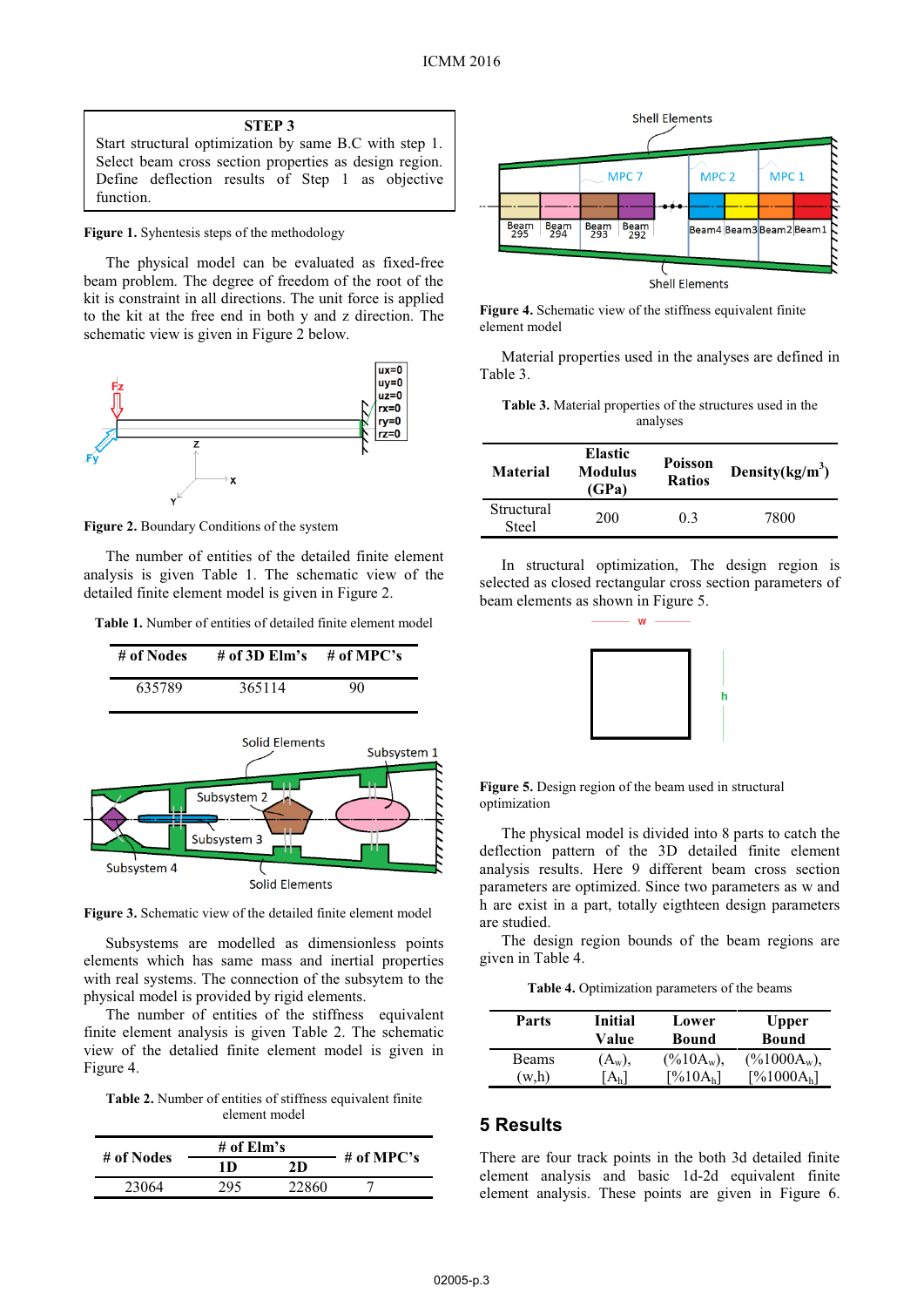According the results percentage errors of these points are given Table 5.



Figure 6. Schematic view of the stiffness equivalent finite element model

**Table 5.** Track point deflection errors of the stiffness equivalent model wrt detailed model

| Track<br><b>Points</b> | <b>Percentage Deviation of 1d-2d</b><br><b>Equivalent Model Results wrt</b><br>3d Model |          |
|------------------------|-----------------------------------------------------------------------------------------|----------|
|                        | y axis                                                                                  | z axis   |
| Point 1                | $\frac{6}{2}$ .9                                                                        | %0.12    |
| Point 2                | %1.01                                                                                   | $\%3.09$ |
| Point 3                | $\%4.5$                                                                                 | $\%3.2$  |
| Point 4                | $\%0.9$                                                                                 | %1.5     |

The cross section of the beams in y-z axes are shown in Figure 7 after structural optimization. It can be noted that, beam dimensions are changed differently. Figure 7 and Figure 8 present beam length results in y axis and z axis respectively. The results are different due to having dissimilar stiffness characteristics in each axis.



**Figure 7.** Beam cross sections after optimization







**Figure 9.** Beam dimensions in "z axis" after optimization

EFEM is also computaionally cheaper than DFEM. Total analysis times are compared and it is found that solution of EFEM takes 1 minutes. Moreover, solution of the DFEM takes about 98 minutes.

#### **6 Conclusion**

Equivalent stiffness finite element model of the subsystem which is constructed by 1d beam elements and 2d shell elements is investigated in this study. Firstly, linear static finite element analysis of the subsytem is performed with all detail parts. Deflection results of the several points in both y and z directions are noted. Then, equivalent finite element model is prepared by beam and shell elements. Beam elements are placed in the center of the sections along the part. Beam elements are connected in several regions to the shell elements by rigid beams.

Structural optimization is used in the second stage of the technique. Deflection results of the DFEM is defined as objective function both on y and z directions. Cross section dimensions of the beam is selected as design region. Lastly optimization algorithm determines the beam cross section dimensions.

As it can be seen from the Table 5, percentage error of the EFEM technique is so small with respect to DFEM. It can be said that EFEM of the subsytem can be used in the linear static analysis of the system instead of DFEM Thus, no detailed information about electronics, mechanics, hydraulics etc. of subsytem is delivered to the system design authority.

EFEM is also computaionally efficient. As it can be seen from Table 1 and Table 2, finite element quantity of the EFEM is lower than DFEM. Thus, computationally time solution of EFEM input file is approximately %1 of the DFEM. EFEM can be used for deflection analysis for several loading cases efficiently.

## **7 Future Work**

Numerical studies mentioned above will be checked with the experimental setups using load cells, strain gages and laser displacement sensors to measure deflection values.

#### **References**

1. Vision 2023 Project, TUBITAK Conference Report, Defence and Aerospace Industry Report-Additional Part 3, (2003)